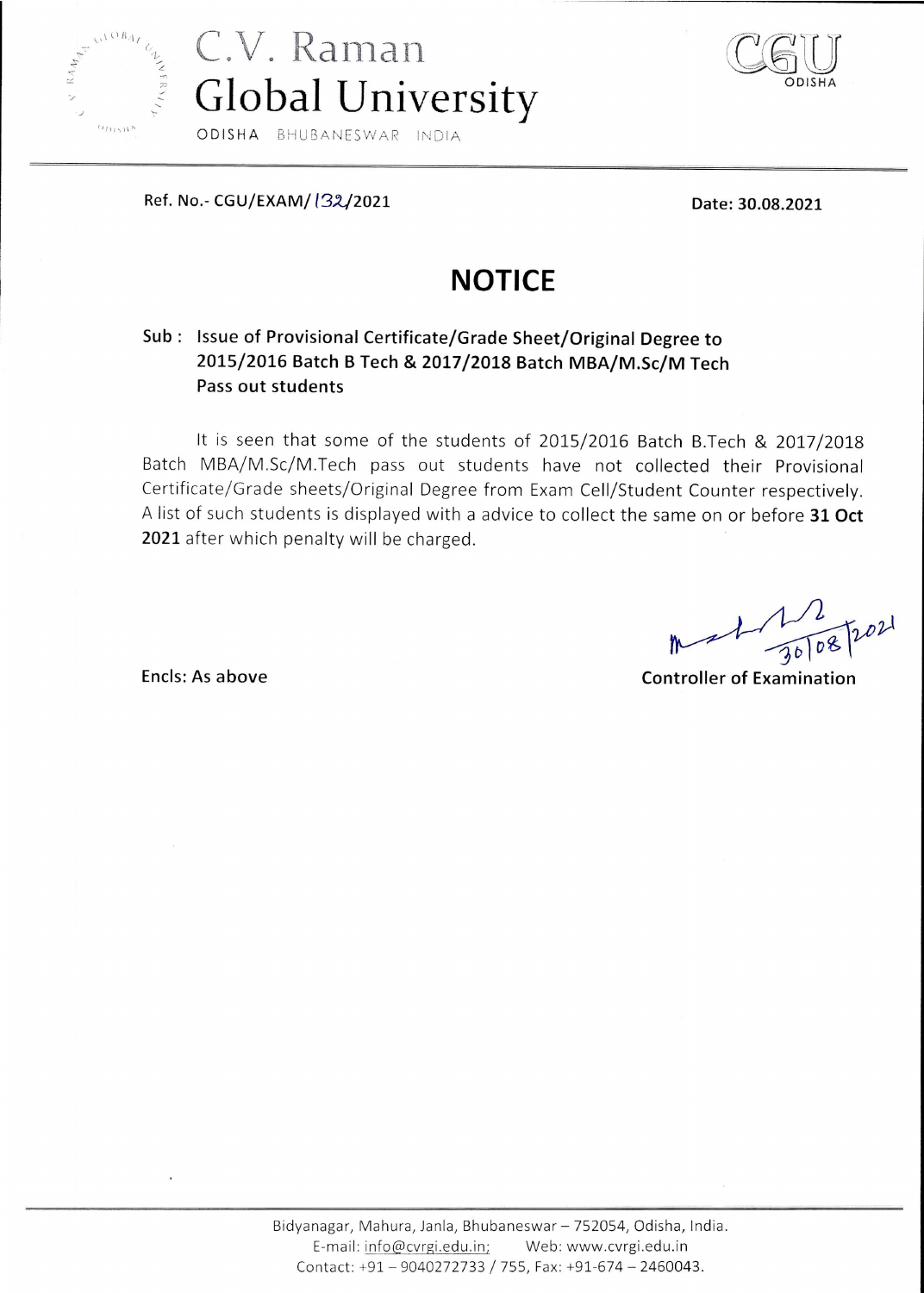## Outstanding list of students who have not collected their Original Degree, Provisional Certificates and Grade

Sheets.

|                |                |                                          |                   |               | Prov Cert &         |                   |
|----------------|----------------|------------------------------------------|-------------------|---------------|---------------------|-------------------|
| S.No           | <b>Regn No</b> | <b>Name</b>                              | <b>Discipline</b> | <b>Branch</b> | <b>Grade Sheets</b> | <b>Org Degree</b> |
|                |                |                                          |                   |               | Available at:-      |                   |
| $\mathbf{1}$   |                | 1501227108   DEVJYOTI MUKHERJEE          | <b>B</b> Tech     | AEI           | Exam Cell           | <b>DSW</b>        |
| $\overline{2}$ |                | 1501227115 RAJNISH KUMAR SINGH           | <b>B</b> Tech     | AEI           | Exam Cell           | <b>DSW</b>        |
| 3              |                | 1501227118  RISHABH KUMAR                | <b>B</b> Tech     | AEI           | Exam Cell           | <b>DSW</b>        |
| 4              | 1501227125     | <b>TALIB SABA</b>                        | <b>B</b> Tech     | AEI           | Exam Cell           | <b>DSW</b>        |
| 5              | 1501227127     | <b>VIKAS MAHTO</b>                       | <b>B</b> Tech     | AEI           | Exam Cell           | <b>DSW</b>        |
| 6              | 1601227005     | <b>VAGISHA SINGH</b>                     | <b>B</b> Tech     | AEI           | Exam Cell           | <b>DSW</b>        |
| $\overline{7}$ |                | 1601227658 RANJIB KUMAR SAHOO            | <b>B</b> Tech     | AEI           | Exam Cell           | <b>DSW</b>        |
| 8              | 1501227093     | <b>MD SAZIM ANSARI</b>                   | <b>B</b> Tech     | <b>CE</b>     | Exam Cell           | <b>DSW</b>        |
| 9              |                | 1501227094 SIKANDRA KUMAR                | <b>B</b> Tech     | <b>CE</b>     | Exam Cell           | <b>DSW</b>        |
| 10             |                | 1501227193 KUMAR ANAND                   | <b>B</b> Tech     | <b>CE</b>     | Exam Cell           | <b>DSW</b>        |
| 11             |                | 1501227202   NIRAJ KUMAR MISHRA          | <b>B</b> Tech     | <b>CE</b>     | Exam Cell           | <b>DSW</b>        |
| 12             | 1501227207     | <b>PRADEEPTA KUMAR KHATUA</b>            | <b>B</b> Tech     | <b>CE</b>     | Exam Cell           | <b>DSW</b>        |
| 13             |                | 1501227210   PRAVEEN KUMAR               | <b>B</b> Tech     | <b>CE</b>     | Exam Cell           | <b>DSW</b>        |
| 14             |                | 1501227212 RAGHUVANSH BHOOSHAN           | <b>B</b> Tech     | <b>CE</b>     | Exam Cell           | <b>DSW</b>        |
| 15             | 1501227780     | <b>ISUSHEN RAUSHAN</b>                   | <b>B</b> Tech     | <b>CE</b>     | Exam Cell           | <b>DSW</b>        |
| 16             |                | 1601227029 ARIF AKHTAR                   | <b>B</b> Tech     | <b>CE</b>     | Exam Cell           | <b>DSW</b>        |
| 17             |                | 1601227056 MUKESH KUMAR ROUT             | <b>B</b> Tech     | <b>CE</b>     | Exam Cell           | <b>DSW</b>        |
| 18             |                | 1601227070 RITIK RANJAN                  | <b>B</b> Tech     | <b>CE</b>     | Exam Cell           | <b>DSW</b>        |
| 19             | 1601227090     | <b>KARISHMA TRIPATHY</b>                 | <b>B</b> Tech     | <b>CE</b>     | Exam Cell           | <b>DSW</b>        |
| 20             | 1621227050     | <b>PRANGYA PRATYASHA ROUT</b>            | <b>B</b> Tech     | <b>CE</b>     | Exam Cell           | <b>DSW</b>        |
| 21             | 1621227013     | <b>ASISH KUMAR PRADHAN</b>               | <b>B</b> Tech     | <b>CE</b>     | Exam Cell           | <b>DSW</b>        |
| 22             |                | 1621227014   BHAKTA RANJAN MOHANTY       | <b>B</b> Tech     | <b>CE</b>     | Exam Cell           | <b>DSW</b>        |
| 23             | 1621227021     | <b>BISWAJIT SAMANTASINGHAR</b>           | <b>B</b> Tech     | <b>CE</b>     | Exam Cell           | <b>DSW</b>        |
| 24             |                | 1721227018 SHUBHASHREE SAHOO             | <b>B</b> Tech     | <b>CE</b>     | Exam Cell           | <b>DSW</b>        |
| 25             | 1501227002     | <b>SANSKAR KUMAR GOYAL</b>               | <b>B</b> Tech     | <b>CH</b>     | Exam Cell           | <b>DSW</b>        |
| 26             |                | 1501227138   PRAVEEN KUMAR               | <b>B</b> Tech     | <b>CH</b>     | Exam Cell           | <b>DSW</b>        |
| 27             |                | 1501227139 RAHUL KUMAR MANJHI            | <b>B</b> Tech     | <b>CH</b>     | Exam Cell           | <b>DSW</b>        |
| 28             |                | 1501227148 Scan Send (Hard copy with us) | <b>B</b> Tech     | <b>CH</b>     | Exam Cell           | <b>DSW</b>        |
| 29             |                | 1601227012 ABHISHEK SINGH                | <b>B</b> Tech     | <b>CH</b>     | Exam Cell           | <b>DSW</b>        |
| 30             |                | 1601227017 SOUBHAGYA RANJAN BISWAL       | <b>B</b> Tech     | <b>CH</b>     | Exam Cell           | <b>DSW</b>        |
| 31             |                | 1601227669 ARPANA KUMARI                 | <b>B</b> Tech     | CH            | Exam Cell           | <b>DSW</b>        |
| 32             | 1601227671     | HIMANSHU ANAND                           | B Tech            | CH.           | Exam Cell           | <b>DSW</b>        |
| 33             | 1601227673     | <b>RAJESH MAHATO</b>                     | <b>B</b> Tech     | <b>CH</b>     | Exam Cell           | <b>DSW</b>        |
| 34             |                | 1601227675 SANDIP BAURI                  | <b>B</b> Tech     | <b>CH</b>     | Exam Cell           | <b>DSW</b>        |
| 35             | 1601227676     | <b>SANJEEVANI PARMAR</b>                 | B Tech            | CH.           | Exam Cell           | <b>DSW</b>        |
| 36             | 1601227686     | <b>ANISHA ROUT</b>                       | B Tech            | CH.           | Exam Cell           | <b>DSW</b>        |
| 37             | 1601227687     | <b>ANKIT KUMAR SAHOO</b>                 | <b>B</b> Tech     | CH.           | Exam Cell           | <b>DSW</b>        |
| 38             | 1501227025     | <b>RAJNEESH KUMAR</b>                    | B Tech            | <b>CSE</b>    | Exam Cell           | <b>DSW</b>        |
| 39             | 1501227262     | <b>ASHIS DASH</b>                        | <b>B</b> Tech     | <b>CSE</b>    | Exam Cell           | <b>DSW</b>        |
| 40             | 1501227274     | <b>CHITTA RANJAN DAS</b>                 | B Tech            | <b>CSE</b>    | Exam Cell           | <b>DSW</b>        |
| 41             | 1501227295     | PALLAVI PRIYADARSINI BEURA               | <b>B</b> Tech     | <b>CSE</b>    | Exam Cell           | <b>DSW</b>        |
| 42             | 1501227315     | <b>SARGAM SINGH</b>                      | B Tech            | <b>CSE</b>    | Exam Cell           | <b>DSW</b>        |
| 43             | 1501227317     | <b>SHAH BANO</b>                         | B Tech            | <b>CSE</b>    | Exam Cell           | <b>DSW</b>        |
| 44             | 1501227349     | <b>SHIKHA BEHURA</b>                     | B Tech            | <b>CSE</b>    | Exam Cell           | <b>DSW</b>        |
| 45             | 1501227628     | <b>APARNA CHOUBEY</b>                    | B Tech            | <b>CSE</b>    | Exam Cell           | <b>DSW</b>        |
| 46             | 1601227094     | <b>ABHIJEET KUMAR</b>                    | <b>B</b> Tech     | <b>CSE</b>    | Exam Cell           | <b>DSW</b>        |
| 47             |                | 1601227132   NEHA AGRAWAL                | B Tech            | <b>CSE</b>    | Exam Cell           | <b>DSW</b>        |
| 48             |                | 1601227141   PRATIK GHOSE                | <b>B</b> Tech     | <b>CSE</b>    | Exam Cell           | <b>DSW</b>        |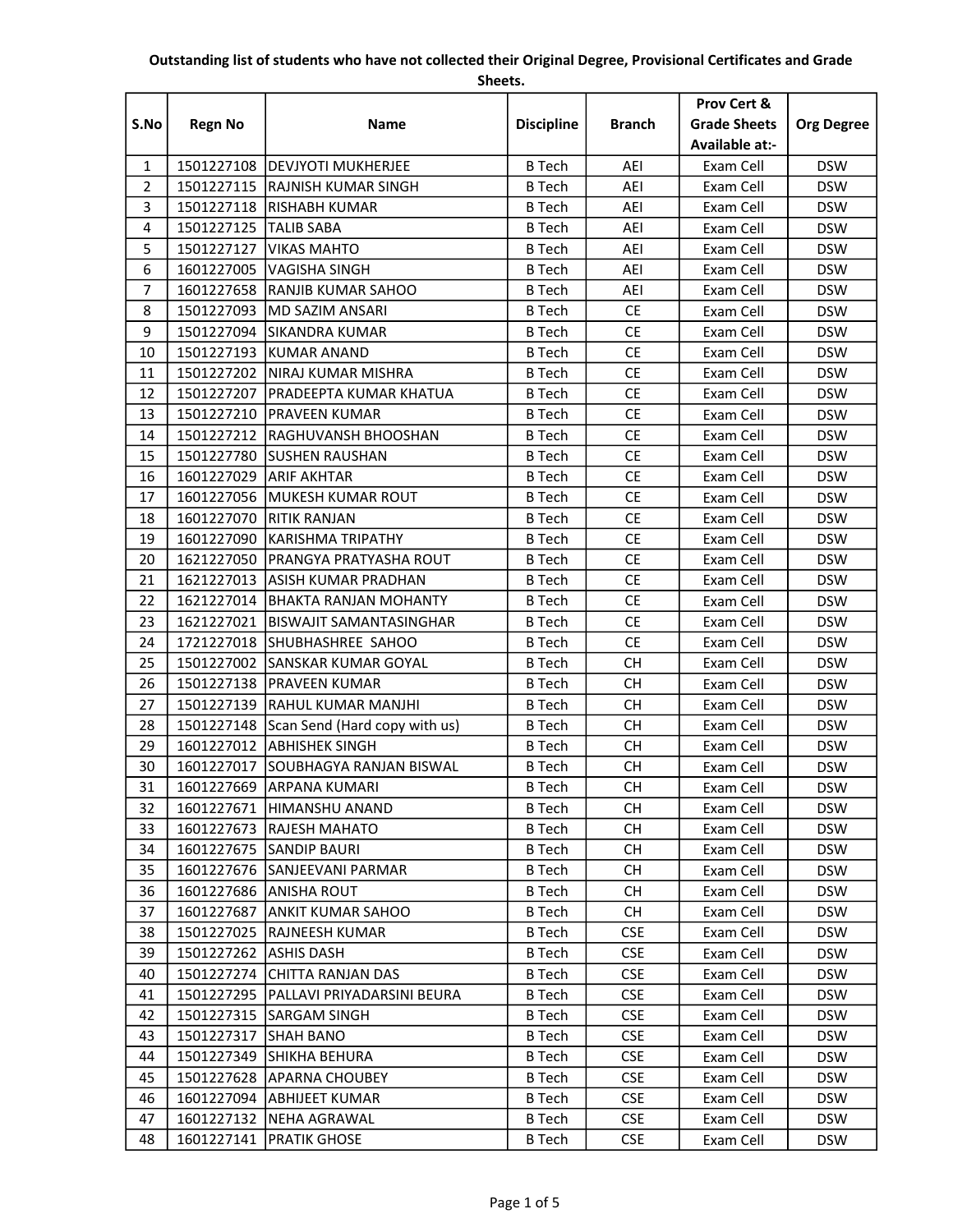|          |                          |                                               |                   |               | Prov Cert &            |                          |
|----------|--------------------------|-----------------------------------------------|-------------------|---------------|------------------------|--------------------------|
| S.No     | <b>Regn No</b>           | Name                                          | <b>Discipline</b> | <b>Branch</b> | <b>Grade Sheets</b>    | <b>Org Degree</b>        |
|          |                          |                                               |                   |               | Available at:-         |                          |
| 49       |                          | 1601227161 SOUMYABRATA MAJUMDER               | <b>B</b> Tech     | <b>CSE</b>    | Exam Cell              | <b>DSW</b>               |
| 50       |                          | 1601227168 SUJIT KU SINGH                     | <b>B</b> Tech     | <b>CSE</b>    | Exam Cell              | <b>DSW</b>               |
| 51       |                          | 1601227170 SUMIT KUMAR SINHA                  | <b>B</b> Tech     | <b>CSE</b>    | Exam Cell              | <b>DSW</b>               |
| 52       |                          | 1601227171 SURBHI SUMAN                       | <b>B</b> Tech     | <b>CSE</b>    | Exam Cell              | <b>DSW</b>               |
| 53       |                          | 1601227719 JASWINDER SWAIN                    | <b>B</b> Tech     | <b>CSE</b>    | Exam Cell              | <b>DSW</b>               |
| 54       | 1601227727               | <b>ROHAN KUMAR</b>                            | <b>B</b> Tech     | <b>CSE</b>    | Exam Cell              | <b>DSW</b>               |
| 55       |                          | 1401227576 SUBIKHYAT SOURAV                   | <b>B</b> Tech     | EE            | Exam Cell              | <b>DSW</b>               |
| 56       |                          | 1501227070   BITTU KUMAR YADAV                | <b>B</b> Tech     | EE            | Exam Cell              | <b>DSW</b>               |
| 57       |                          | 1501227075 SWEETY KUMARI                      | <b>B</b> Tech     | EE            | Exam Cell              | <b>DSW</b>               |
| 58       | 1501227077               | <b>ANURAG</b>                                 | <b>B</b> Tech     | EE            | Exam Cell              | <b>DSW</b>               |
| 59       | 1501227363               | <b>ANIL KUMAR</b>                             | <b>B</b> Tech     | EE            | Exam Cell              | <b>DSW</b>               |
| 60       | 1501227376               | <b>BIKASH KUMAR</b>                           | <b>B</b> Tech     | EE            | Exam Cell              | <b>DSW</b>               |
| 61       | 1501227390               | <b>JAYA</b>                                   | <b>B</b> Tech     | EE            | Exam Cell              | <b>DSW</b>               |
| 62       | 1501227394               | <b>MANOHAR KUMAR</b>                          | <b>B</b> Tech     | EE            | Exam Cell              | <b>DSW</b>               |
| 63       | 1501227397               | <b>MEDHA RANJAN SINGH</b>                     | <b>B</b> Tech     | EE            | Exam Cell              | <b>DSW</b>               |
| 64       | 1501227399               | <b>MOD NARAYAN SINGH</b>                      | <b>B</b> Tech     | EE            | Exam Cell              | <b>DSW</b>               |
| 65       | 1501227407               | <b>PRADEEP KUMAR</b>                          | <b>B</b> Tech     | EE            | Exam Cell              | <b>DSW</b>               |
| 66       | 1501227412               | <b>RAHUL KUMAR PANDEY</b>                     | <b>B</b> Tech     | EE            | Exam Cell              | <b>DSW</b>               |
| 67       | 1501227414               | <b>RAJU GUPTA</b>                             | <b>B</b> Tech     | EE            | Exam Cell              | <b>DSW</b>               |
| 68       | 1501227422               | SAKSHI AJADIWAL                               | <b>B</b> Tech     | EE            | Exam Cell              | <b>DSW</b>               |
| 69       |                          | 1501227431 SHAKTI PRAKASH DAS                 | <b>B</b> Tech     | EE            | Exam Cell              | <b>DSW</b>               |
| 70       |                          | 1501227436 SHREASHI MITRA                     | <b>B</b> Tech     | EE            | Exam Cell              | <b>DSW</b>               |
|          |                          |                                               | <b>B</b> Tech     |               |                        |                          |
| 71<br>72 | 1501227438<br>1501227440 | <b>SHYAM KUMAR</b>                            | <b>B</b> Tech     | EE<br>EE      | Exam Cell              | <b>DSW</b>               |
| 73       | 1501227804               | <b>SIMRANJEET KOUR</b><br><b>KUMAR RISHAV</b> | <b>B</b> Tech     | EE            | Exam Cell<br>Exam Cell | <b>DSW</b><br><b>DSW</b> |
| 74       |                          | 1501227806   MANISH KUMAR                     | <b>B</b> Tech     | EE            | Exam Cell              | <b>DSW</b>               |
| 75       | 1501227820               | <b>SAURAV KUMAR</b>                           | <b>B</b> Tech     | EE            | Exam Cell              | <b>DSW</b>               |
| 76       |                          | 1501227821 SAURAV SAHAY                       | <b>B</b> Tech     | EE            | Exam Cell              | <b>DSW</b>               |
| 77       | 1501227825               | <b>SUMIT KUMAR</b>                            |                   | EE            |                        | <b>DSW</b>               |
|          |                          |                                               | <b>B</b> Tech     |               | Exam Cell              |                          |
| 78       |                          | 1501227829   MANOJ HANSDA                     | <b>B</b> Tech     | EE            | Exam Cell              | <b>DSW</b>               |
| 79       |                          | 1601227197 BABUL KUMAR NATH                   | <b>B</b> Tech     | EE            | Exam Cell              | <b>DSW</b>               |
| 80       | 1601227204 D SNEHA       |                                               | B Tech            | EE            | Exam Cell              | <b>DSW</b>               |
| 81       |                          | 1601227228  RAVI KANT KUMAR                   | <b>B</b> Tech     | EE            | Exam Cell              | <b>DSW</b>               |
| 82       |                          | 1601227236 SHIV SHAKTI SHUKLA                 | <b>B</b> Tech     | EE            | Exam Cell              | <b>DSW</b>               |
| 83       | 1601227244               | <b>SUMAN KUMAR PATHAK</b>                     | <b>B</b> Tech     | EE            | Exam Cell              | <b>DSW</b>               |
| 84       | 1601227251               | <b>VISHAL KUMAR</b>                           | <b>B</b> Tech     | EE            | Exam Cell              | <b>DSW</b>               |
| 85       | 1601227523               | <b>ALTAF ALAM</b>                             | <b>B</b> Tech     | EE            | Exam Cell              | <b>DSW</b>               |
| 86       | 1601227533               | <b>TEJASWI KUMAR</b>                          | <b>B</b> Tech     | EE            | Exam Cell              | <b>DSW</b>               |
| 87       | 1601227572               | <b>APARNA KUMARI</b>                          | <b>B</b> Tech     | EE            | Exam Cell              | <b>DSW</b>               |
| 88       |                          | 1601227578 RAHUL KUMAR                        | <b>B</b> Tech     | EE            | Exam Cell              | <b>DSW</b>               |
| 89       | 1601227581               | <b>SANTOSH KUMAR MAHATHA</b>                  | B Tech            | EE            | Exam Cell              | <b>DSW</b>               |
| 90       | 1601227606               | <b>PRITI SHARMA</b>                           | <b>B</b> Tech     | EE            | Exam Cell              | <b>DSW</b>               |
| 91       | 1601227607               | PRIYA SHARMA                                  | <b>B</b> Tech     | EE            | Exam Cell              | <b>DSW</b>               |
| 92       |                          | 1601227612 SANJEEV KUMAR                      | <b>B</b> Tech     | EE            | Exam Cell              | <b>DSW</b>               |
| 93       |                          | 1601227618 SUJATA MONDAL                      | <b>B</b> Tech     | EE            | Exam Cell              | <b>DSW</b>               |
| 94       |                          | 1601227738   ALOK KUMAR DUBEY                 | <b>B</b> Tech     | EE            | Exam Cell              | <b>DSW</b>               |
| 95       | 1601227740               | <b>BAIBHAV BINAYAK</b>                        | <b>B</b> Tech     | EE            | Exam Cell              | <b>DSW</b>               |
| 96       | 1601227743               | KISHAN KUMAR SAHU                             | <b>B</b> Tech     | EE            | Exam Cell              | <b>DSW</b>               |
| 97       | 1601227745               | <b>NEHA KUMARI</b>                            | <b>B</b> Tech     | EE            | Exam Cell              | <b>DSW</b>               |
| 98       | 1601227747               | SNEHA PRASAD                                  | B Tech            | EE            | Exam Cell              | <b>DSW</b>               |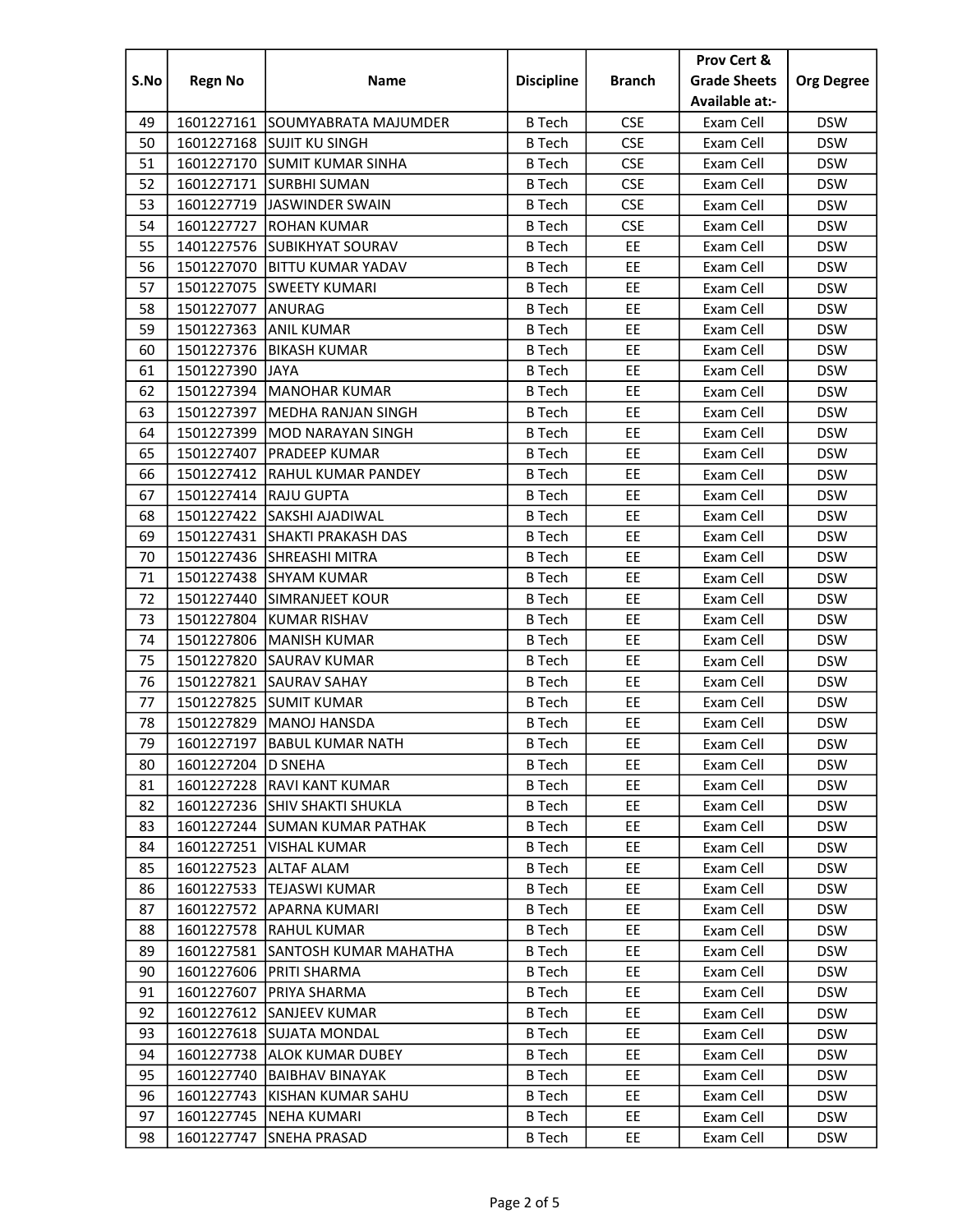|      |                      |                                 |                   |               | Prov Cert &         |                   |
|------|----------------------|---------------------------------|-------------------|---------------|---------------------|-------------------|
| S.No | <b>Regn No</b>       | Name                            | <b>Discipline</b> | <b>Branch</b> | <b>Grade Sheets</b> | <b>Org Degree</b> |
|      |                      |                                 |                   |               | Available at:-      |                   |
| 99   |                      | 1621227025   DILLIP KUMAR SAHOO | <b>B</b> Tech     | EE            | Exam Cell           | <b>DSW</b>        |
| 100  | 1621227043           | <b>NRUSINGHA SATPATHY</b>       | <b>B</b> Tech     | EE            | Exam Cell           | <b>DSW</b>        |
| 101  |                      | 1721227048 SOUMYA RANJAN ADDYA  | <b>B</b> Tech     | EE            | Exam Cell           | <b>DSW</b>        |
| 102  | 1721227077           | <b>SUBHAM KUMAR DEO</b>         | <b>B</b> Tech     | EE            | Exam Cell           | <b>DSW</b>        |
| 103  | 1501227033           | MRIGANK KUMAR SRIVASTAVA        | <b>B</b> Tech     | <b>ETC</b>    | Exam Cell           | <b>DSW</b>        |
| 104  | 1501227037           | <b>ARPITA</b>                   | <b>B</b> Tech     | <b>ETC</b>    | Exam Cell           | <b>DSW</b>        |
| 105  | 1501227040           | <b>AFRIN NUSRAT</b>             | <b>B</b> Tech     | <b>ETC</b>    | Exam Cell           | <b>DSW</b>        |
| 106  | 1501227482           | <b>AMRIT KUMAR SUTAR</b>        | <b>B</b> Tech     | <b>ETC</b>    | Exam Cell           | <b>DSW</b>        |
| 107  | 1501227503           | DAMODARA PRIYANKA               | <b>B</b> Tech     | <b>ETC</b>    | Exam Cell           | <b>DSW</b>        |
| 108  | 1501227513           | <b>GURU PRASAD PATTAJOSHI</b>   | <b>B</b> Tech     | <b>ETC</b>    | Exam Cell           | <b>DSW</b>        |
| 109  | 1501227532           | NISHANT SHUKLA                  | <b>B</b> Tech     | <b>ETC</b>    | Exam Cell           | <b>DSW</b>        |
| 110  | 1501227547           | <b>RAVI KUMAR RAM</b>           | <b>B</b> Tech     | <b>ETC</b>    | <b>Exam Cell</b>    | <b>NO</b>         |
| 111  |                      | 1501227564 SAVITABH KUMAR       | <b>B</b> Tech     | <b>ETC</b>    | Exam Cell           | <b>DSW</b>        |
| 112  | 1501227565           | <b>SHAKTI KUMARI</b>            | <b>B</b> Tech     | <b>ETC</b>    | Exam Cell           | <b>DSW</b>        |
| 113  | 1501227573           | <b>ISHUBHAM KUMAR</b>           | <b>B</b> Tech     | <b>ETC</b>    | Exam Cell           | <b>DSW</b>        |
| 114  |                      | 1501227578 SOBIKA SINGH         | B Tech            | <b>ETC</b>    | Exam Cell           | <b>DSW</b>        |
| 115  |                      | 1501227585 SRADHA SUMAN DASH    | <b>B</b> Tech     | <b>ETC</b>    | Exam Cell           | <b>DSW</b>        |
| 116  |                      | 1501227586 SRIJEET PAUL         | <b>B</b> Tech     | <b>ETC</b>    | Exam Cell           | <b>DSW</b>        |
| 117  | 1501227591           | <b>ISUNNY KUMAR</b>             | <b>B</b> Tech     | <b>ETC</b>    | Exam Cell           | <b>DSW</b>        |
| 118  |                      | 1501227594 SURENDRA KUMAR NAYAK | <b>B</b> Tech     | <b>ETC</b>    | Exam Cell           | <b>DSW</b>        |
| 119  | 1501227595 SURYAKANT |                                 | <b>B</b> Tech     | <b>ETC</b>    | Exam Cell           | <b>DSW</b>        |
| 120  | 1501227602           | <b>TAHSEEN SHAHAB</b>           | <b>B</b> Tech     | <b>ETC</b>    | Exam Cell           | <b>DSW</b>        |
| 121  | 1501227617           | <b>SANKET PANDIA</b>            | <b>B</b> Tech     | <b>ETC</b>    | Exam Cell           | <b>DSW</b>        |
| 122  | 1501227783           | ANUBHAV                         | <b>B</b> Tech     | <b>ETC</b>    | Exam Cell           | <b>DSW</b>        |
| 123  | 1601227264           | <b>AKASH SINGH</b>              | <b>B</b> Tech     | <b>ETC</b>    | Exam Cell           | <b>DSW</b>        |
| 124  | 1601227265           | <b>AKSHAT KUMAR LAL</b>         | <b>B</b> Tech     | <b>ETC</b>    | Exam Cell           | <b>DSW</b>        |
| 125  | 1601227272           | <b>ANISH KUMAR</b>              | <b>B</b> Tech     | <b>ETC</b>    | Exam Cell           | <b>DSW</b>        |
| 126  | 1601227278           | <b>BANDITA SAHOO</b>            | <b>B</b> Tech     | <b>ETC</b>    | Exam Cell           | <b>DSW</b>        |
| 127  | 1601227284           | DAMODARA PAWANI                 | <b>B</b> Tech     | <b>ETC</b>    | Exam Cell           | <b>DSW</b>        |
| 128  | 1601227292           | HIMANSHU DEY                    | <b>B</b> Tech     | <b>ETC</b>    | Exam Cell           | <b>DSW</b>        |
| 129  |                      | 1601227293   IPSITA MISHRA      | <b>B</b> Tech     | ETC           | Exam Cell           | <b>DSW</b>        |
| 130  |                      | 1601227305   MONALI BHOI        | B Tech            | <b>ETC</b>    | Exam Cell           | <b>DSW</b>        |
| 131  |                      | 1601227332 SASWOTI MOHAPATRA    | B Tech            | <b>ETC</b>    | Exam Cell           | <b>DSW</b>        |
| 132  |                      | 1601227338 SHIMONEE JHA         | B Tech            | <b>ETC</b>    | Exam Cell           | <b>DSW</b>        |
| 133  |                      | 1601227351 SUBHAM DIVAKAR       | <b>B</b> Tech     | <b>ETC</b>    | Exam Cell           | <b>DSW</b>        |
| 134  |                      | 1601227358 SUDIPTA SAMANTARAY   | B Tech            | <b>ETC</b>    | Exam Cell           | <b>DSW</b>        |
| 135  | 1601227369           | <b>ANINDITA DAS</b>             | <b>B</b> Tech     | <b>ETC</b>    | Exam Cell           | <b>DSW</b>        |
| 136  | 1601227590           | <b>SAJAL KUMAR MISHRA</b>       | <b>B</b> Tech     | <b>ETC</b>    | Exam Cell           | <b>DSW</b>        |
| 137  | 1601227592           | <b>SHWETA KUMARI</b>            | <b>B</b> Tech     | <b>ETC</b>    | Exam Cell           | <b>DSW</b>        |
| 138  | 1601227760           | <b>HONEY KUMARI</b>             | <b>B</b> Tech     | <b>ETC</b>    | Exam Cell           | <b>DSW</b>        |
| 139  | 1601227762           | <b>NIBEDITA BANERJEE</b>        | B Tech            | <b>ETC</b>    | Exam Cell           | <b>DSW</b>        |
| 140  | 1601227763           | <b>RAJAT KUMAR JHA</b>          | B Tech            | <b>ETC</b>    | Exam Cell           | <b>DSW</b>        |
| 141  | 1601227764           | RITESH RAJ                      | <b>B</b> Tech     | <b>ETC</b>    | Exam Cell           | <b>DSW</b>        |
| 142  | 1601227775           | <b>SUMAN KUMARI</b>             | <b>B</b> Tech     | <b>ETC</b>    | Exam Cell           | <b>DSW</b>        |
| 143  | 1601227813           | <b>RIYA KUMARI</b>              | B Tech            | <b>ETC</b>    | Exam Cell           | <b>DSW</b>        |
| 144  | 1601227814           | <b>SHIVANI SUMAN</b>            | B Tech            | ETC           | Exam Cell           | <b>DSW</b>        |
| 145  | 1621227012           | ASISH KUMAR PAIKARAY            | <b>B</b> Tech     | <b>ETC</b>    | Exam Cell           | <b>DSW</b>        |
| 146  | 1621227032           | KHUSHBU SINHA                   | <b>B</b> Tech     | <b>ETC</b>    | Exam Cell           | <b>DSW</b>        |
| 147  | 1501227007           | AMIT KUMAR PRASAD               | <b>B</b> Tech     | ΙT            | Exam Cell           | <b>DSW</b>        |
| 148  | 1501227009           | <b>SURBHI</b>                   | <b>B</b> Tech     | IT            | Exam Cell           | <b>DSW</b>        |
|      |                      |                                 |                   |               |                     |                   |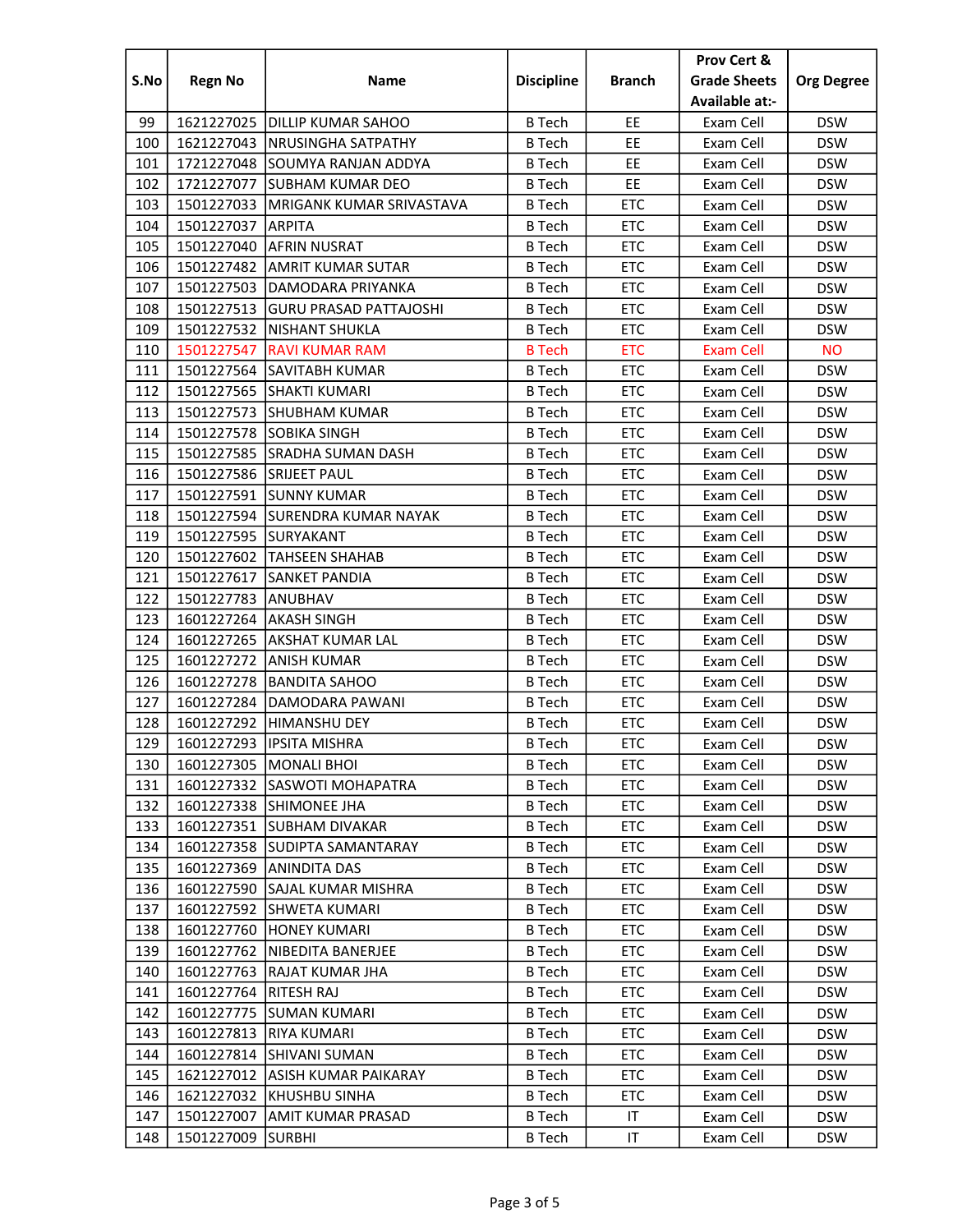|      |                       |                                 |                   |               | Prov Cert &         |                   |
|------|-----------------------|---------------------------------|-------------------|---------------|---------------------|-------------------|
| S.No | <b>Regn No</b>        | <b>Name</b>                     | <b>Discipline</b> | <b>Branch</b> | <b>Grade Sheets</b> | <b>Org Degree</b> |
|      |                       |                                 |                   |               | Available at:-      |                   |
| 149  |                       | 1501227622   AKASH KUMAR        | <b>B</b> Tech     | IT            | Exam Cell           | <b>DSW</b>        |
| 150  | 1501227633            | AVINASH KUMAR SINGH             | <b>B</b> Tech     | IT            | Exam Cell           | <b>DSW</b>        |
| 151  |                       | 1501227635   FIRDOSH AFREEN     | <b>B</b> Tech     | IT            | Exam Cell           | <b>DSW</b>        |
| 152  | 1501227639            | MUNCHUN KUMAR                   | <b>B</b> Tech     | IT            | Exam Cell           | <b>DSW</b>        |
| 153  | 1501227640            | <b>NIKITA SINGH</b>             | <b>B</b> Tech     | IT            | Exam Cell           | <b>DSW</b>        |
| 154  | 1501227652            | <b>SHASHANK RAJ</b>             | <b>B</b> Tech     | IT            | Exam Cell           | <b>DSW</b>        |
| 155  | 1501227655 SHIVAM     |                                 | <b>B</b> Tech     | IT            | Exam Cell           | <b>DSW</b>        |
| 156  |                       | 1501227657 SHWETA SAGAR         | <b>B</b> Tech     | IT            | Exam Cell           | <b>DSW</b>        |
| 157  | 1501227663            | <b>SWATI PRIYA</b>              | <b>B</b> Tech     | IT            | Exam Cell           | <b>DSW</b>        |
| 158  | 1501227784            | <b>SURAJ KUMAR GUPTA</b>        | <b>B</b> Tech     | IT            | Exam Cell           | <b>DSW</b>        |
| 159  | 1501227889            | <b>OMPRAKASH YADAV</b>          | <b>B</b> Tech     | IT            | Exam Cell           | <b>DSW</b>        |
| 160  |                       | 1601227404 SAI SWOROOP MOHANTY  | <b>B</b> Tech     | IT            | Exam Cell           | <b>DSW</b>        |
| 161  | 1601227405            | <b>SHAYAN BARUA</b>             | <b>B</b> Tech     | IT            | Exam Cell           | <b>DSW</b>        |
| 162  | 1601227419            | <b>VIKASH KUMAR SONY</b>        | <b>B</b> Tech     | IT            | Exam Cell           | <b>DSW</b>        |
| 163  | 1501227702            | <b>GAURAV KUMAR</b>             | <b>B</b> Tech     | ME            | Exam Cell           | <b>DSW</b>        |
| 164  | 1501227706            | <b>JAIRAM KUMAR ARYA</b>        | B Tech            | ME            | Exam Cell           | <b>DSW</b>        |
| 165  |                       | 1501227728 RAJAT MISHRA         | <b>B</b> Tech     | ME            | Exam Cell           | <b>DSW</b>        |
| 166  | 1501227849            | <b>KUNAL ANAND</b>              | <b>B</b> Tech     | ME            | Exam Cell           | <b>DSW</b>        |
| 167  |                       | 1501227876 SUNIL KUMAR PRASAD   | <b>B</b> Tech     | ME            | Exam Cell           | <b>DSW</b>        |
| 168  |                       | 1501227056 ABU SALMAN           | <b>B</b> Tech     | ME            | Exam Cell           | <b>DSW</b>        |
| 169  |                       | 1501227470 ABHISHEK MITRA       | <b>B</b> Tech     | ME            | Exam Cell           | <b>DSW</b>        |
| 170  | 1501227717            | NAVEEN KUMAR PRIYADARSHI        | <b>B</b> Tech     | ME            | Exam Cell           | <b>DSW</b>        |
| 171  | 1501227734            | <b>RANDHIR KUMAR</b>            | <b>B</b> Tech     | ME            | Exam Cell           | <b>DSW</b>        |
| 172  | 1501227736 RAVI RAJ   |                                 | <b>B</b> Tech     | ME            | Exam Cell           | <b>DSW</b>        |
| 173  | 1501227743            | <b>S GIRIJA</b>                 | <b>B</b> Tech     | <b>ME</b>     | Exam Cell           | <b>DSW</b>        |
| 174  |                       | 1501227752 SIBARAM BEHERA       | <b>B</b> Tech     | ME            | Exam Cell           | <b>DSW</b>        |
| 175  | 1501227754            | <b>SIMANT SEKHAR SAMAL</b>      | <b>B</b> Tech     | ME            | Exam Cell           | <b>DSW</b>        |
| 176  | 1501227834            | <b>AKASH VERMA</b>              | <b>B</b> Tech     | ME            | Exam Cell           | <b>DSW</b>        |
| 177  | 1501227853            | <b>MEER AMAN USMANI</b>         | <b>B</b> Tech     | <b>ME</b>     | <b>Exam Cell</b>    | <b>NO</b>         |
| 178  |                       | 1501227866 RISHABH KUMAR SINGH  | <b>B</b> Tech     | ME            | Exam Cell           | <b>DSW</b>        |
| 179  |                       | 1501227867 RISHAV ANAND PATHAK  | <b>B</b> Tech     | ME            | Exam Cell           | <b>DSW</b>        |
| 180  |                       | 1501227868 ROHAN SAHOO          | B Tech            | ME            | Exam Cell           | <b>DSW</b>        |
| 181  |                       | 1621227099 SUVHAM SINHA         | <b>B</b> Tech     | ME            | Exam Cell           | <b>DSW</b>        |
| 182  | 1501227060            | <b>INITESH SINGH</b>            | B Tech            | ME            | Exam Cell           | <b>DSW</b>        |
| 183  | 1601227011            | <b>ABHIJEET VERMA</b>           | <b>B</b> Tech     | ME            | Exam Cell           | <b>DSW</b>        |
| 184  | 1601227447            | AYUSH UPADHYAY                  | B Tech            | ME            | Exam Cell           | <b>DSW</b>        |
| 185  | 1601227469            | <b>IKANHAIYA YADAV</b>          | <b>B</b> Tech     | ME            | Exam Cell           | <b>DSW</b>        |
| 186  | 1601227503            | SUDHANSHU SEKHAR MOHANTA        | <b>B</b> Tech     | ME            | Exam Cell           | <b>DSW</b>        |
| 187  | 1601227506            | <b>SURAJ KUMAR PANDEY</b>       | <b>B</b> Tech     | ME            | Exam Cell           | <b>DSW</b>        |
| 188  | 1601227510 TITU DALAI |                                 | <b>B</b> Tech     | ME            | Exam Cell           | <b>DSW</b>        |
| 189  | 1601227512            | <b>UDEET RAMAN</b>              | B Tech            | ME            | Exam Cell           | <b>DSW</b>        |
| 190  | 1601227541            | MANAS RANJAN SETHI              | B Tech            | ME            | Exam Cell           | <b>DSW</b>        |
| 191  | 1601227547            | ISHANTANU DE                    | <b>B</b> Tech     | ME            | Exam Cell           | <b>DSW</b>        |
| 192  | 1601227551            | <b>ABINASH JENA</b>             | <b>B</b> Tech     | ME            | Exam Cell           | <b>DSW</b>        |
| 193  | 1601227623            | <b>ADITYA KUMAR</b>             | B Tech            | ME            | Exam Cell           | <b>DSW</b>        |
| 194  | 1601227625            | <b>AJEET KUMAR</b>              | <b>B</b> Tech     | ME            | Exam Cell           | <b>DSW</b>        |
| 195  | 1601227630            | ANSHU ADARSH                    | <b>B</b> Tech     | ME            | Exam Cell           | <b>DSW</b>        |
| 196  | 1601227633            | <b>CHANDRASHEKHAR SONI</b>      | B Tech            | ME            | Exam Cell           | <b>DSW</b>        |
| 197  | 1601227642            | <b>MISHAL PANDEY</b>            | B Tech            | ME            | Exam Cell           | <b>DSW</b>        |
| 198  |                       | 1601227644   PRATIK KUMAR SINGH | <b>B</b> Tech     | ME            | Exam Cell           | <b>DSW</b>        |
|      |                       |                                 |                   |               |                     |                   |